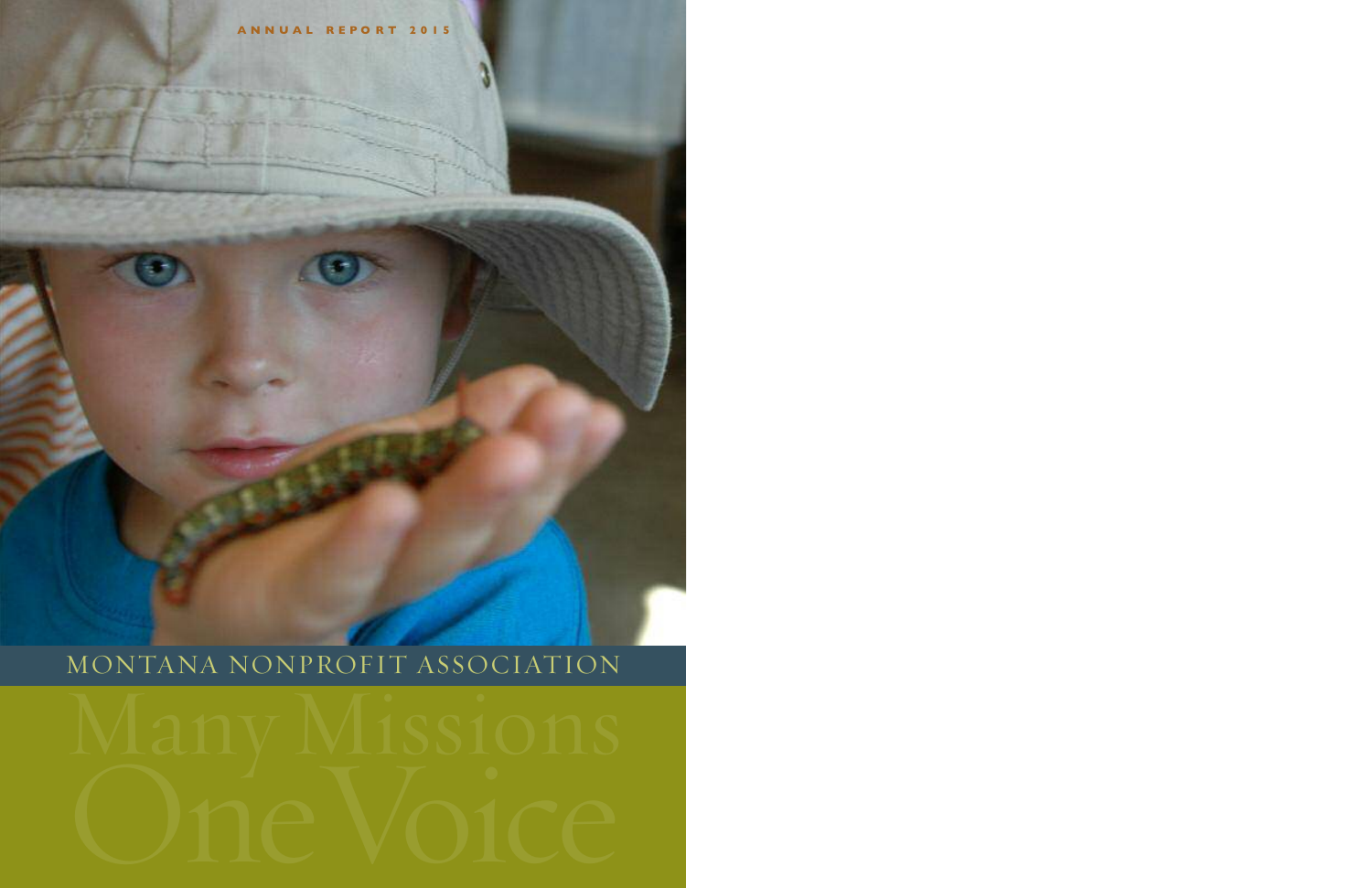**2015 WAS <sup>A</sup> FULL YEAR.** We traversed the state multiple times to meet, network, educate, convene, listen, promote and advocate. We offer this report as a type of journal—filled with numbers and narrative that capture our work. The numbers describe what we did exactly. The stats. But woven around them is the meaning: the stories of how MNA and our members are making a difference in Montana.

Among the 2015 highlights are *Nonprofit Kaleidoscope*, our first eastern Montana conference; the *Network Minigrant*, a project to strengthen local nonprofit networks in the state; opposing and then working to lessen the burdens of *HB389*, which revamped property tax exemption for thousands of nonprofits; and, this year's rural *Nonprofit Management Series* in Havre. We also toured three national speakers through the state, continued to offer a robust menu of sixteen cost-saving products for members, served as advocates throughout the Montana legislative session, and held our largest annual conference ever in Billings.

Mary Peterson Liz Moore *Chair, MNA Boardof Directors Executive Director*

Our membership held steady with a retention rate of 88%. We ended 2015 with 588 nonprofit organization members, a 1% increase over 2014. We are deeply appreciative of another 77 affiliate members consultants, businesses, government partners, and generous friends who are an important part of our association.

Financially MNA ended the year with a deficit, primarily due to the spend down of multi-year grants. We expect this in particular years nonetheless we closed the door on 2015 determined to increase earned income in 2016.

As we celebrate 2016—our fifteenth anniversary—we recall MNA was built on the belief that we would be stronger together than apart and that has proved true. We are proud of MNA's associative heartbeat and grateful for our role in Montana's nonprofit community. Thank you for the opportunity to lead when leadership is needed, to give voice when it's called for, and to be both your resource and partner in this demanding, meaningful and optimistic work we share.

Nay Peterson EQAW

Jur mission is to provide leadership for Montana's nonprofit sector and partner with charitable nonprofits to promote a sustainable, networked, and influential sector.





*MNA is looked to as a leader and the recognized voice of the nonprofit sector in Montana. We fulfill our role bybuilding awareness, supplyingvital resources,andsupportingand creating collaborative networks on behalfof charitable nonprofits across the state.*

Cover: Montana Outdoor Science School.

Opposite: Special Olympics Winter Games.

Above: Emerson Cultural Center, Bozeman.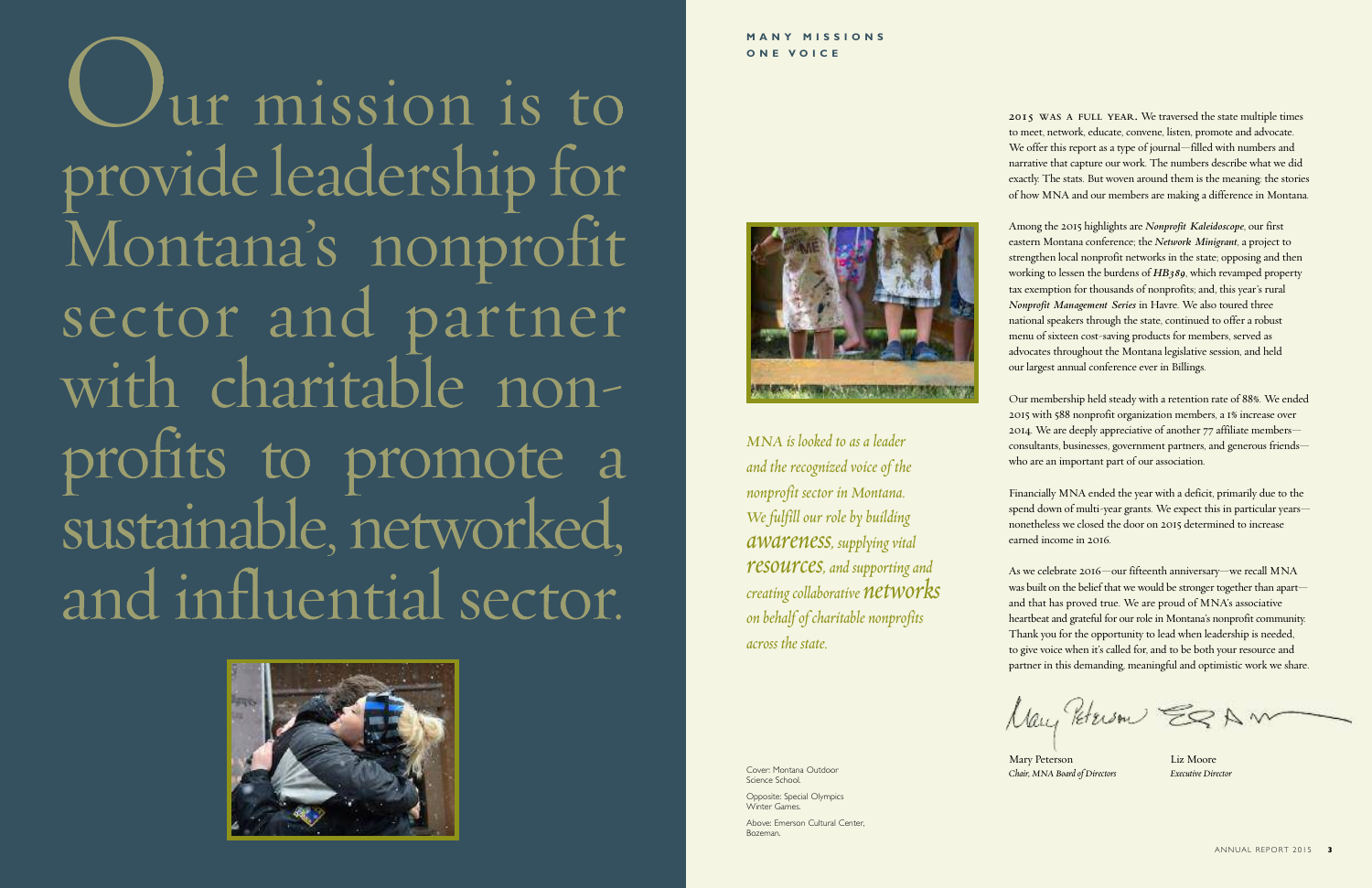## **O U R V I S I O N F O R T H E N O N P R O F I T C O M M U N I T Y**



### **AWA RE N E S S A N D A DVO C AC Y**

**PROPERTY TAX EXEMPTION WAS <sup>A</sup> PROMINENT ISSUE** for MNA members during the 2015 Legislative Session. HB389 would require almost all charitable nonprofits to reapply for property tax exemption every six years, pay a fee to do so and regurgitate a significant amount of background information with each reapplication. The bill also required the Department of Revenue (DOR) to develop and maintain a public list of all tax exempt property.

When HB389 passed, the final bill would be burdensome for nonprofits. However, during the hearings MNA and others brought the nonprofit voice to the table, resulting in a better end product. The reapplication fee was reduced in some cases to zero. The requirement to reapply every six years was replaced by a one-time re-application. To minimize the chance that nonprofits would be caught unaware, MNA worked with DOR to publicize the reapplication requirement.

omic development,<br>
or the benefit of all Montanans."<br>
Subsetions for the benefit of all Montanans."<br>
Subsetions in Montanans."<br>
Subsetions:<br>
Subsetions:<br>
According that allowed Benefit Corporations in Montanans."<br>
Montanan *MNA's policy work is guided by a Public Policy Council comprised of nonprofit leaders representing housing, economicdevelopment, earlychildhood, faith-basedorganizations, thearts, philanthropy, youth,disabilities, environment, nonprofit law, and the nonprofit sector generally.*

*"The Montana Department of Revenue and Governor Bullock wish to thank the MNA for their assistance and advice in implementing HB389, to develop an accurate data base of nonprofits in Montana. Governor Bullock would also like to thank the MNA and all its member organizations for their continued good works for the benefit of all Montanans."*

### **Other policy issues:**

Pays. Yet leaders in Montana's rural communities are<br>resources, typically traveling out of town for<br>elopment.<br>took another step forward to tackle this issue. From<br>MNA was up on the hi-line working with nonprofit<br>vre and Ma This year MNA took another step forward to tackle this issue. From February to May MNA was up on the hi-line working with nonprofit leaders from Havre and Malta. The rural **NONPROFIT MANAGEMENT SERIES** brought together thirty-six nonprofit staff members, board members and other volunteers serving this northern swath of the state.

Exercise the volunteers serving this northern swath of the state.<br>
Nosted "NONPROFIT KALEIDOSCOPE", a one-day<br>
a conference in Miles City. Almost fifty leaders from<br>
tern Montana organizations came together to learn In June, MNA hosted "**NONPROFIT KALEIDOSCOPE**", a one-day eastern Montana conference in Miles City. Almost fifty leaders from twenty-eight eastern Montana organizations came together to learn about board leadership, team development, philanthropy, communications and volunteerism.

- Monitored the introduction and eventual passage of legislation that allowed Benefit Corporations in Montana.
- budgets under that the U.S. Department of Labor drafted new<br>that more than doubled the threshold for overtime pay<br>exempt employees.<br>• Hosted Beth Bowsky of the National Council of Nonp<br>eight-city tour to inform nonprofits • Offered public comment on the perspective of member organizations when the U.S. Department of Labor drafted new regulations that more than doubled the threshold for overtime pay and exempt employees.
	- Hosted Beth Bowsky of the National Council of Nonprofits in an eight-city tour to inform nonprofits about the OMB Uniform Guidance as it pertains to government contracts and grants.
- Hosted Beth Bowsky of the National Council of Nonprofits in an<br>eight-city tour to inform nonprofits about the OMB Uniform<br>Guidance as it pertains to government contracts and grants.<br>pics<br>• MNA members participated in a v • MNA members participated in a victory at the end of 2015: the passage of federal legislation making permanent giving incentives related to land conservation, food bank inventories, and IRA rollovers.

IONPROFIT MANAGEMENT SERIES,<br>
b the essentials of nonprofit manage-<br>
bs in Havre and Great Falls on topics<br>
magement, Fund Development and<br>
have the classes locally<br>
benses was huge. Not to 2015 was the third year of MNA's **NONPROFIT MANAGEMENT SERIES**, which offers leaders a deep dive into the essentials of nonprofit management. MNA hosted seven workshops in Havre and Great Falls on topics of Board Governance, Financial Management, Fund Development and Strategic Planning.

my expenses was huge. Not to<br>so the information was great.<br>ravel was a big bonus. What stuck<br>ng what my job was and what our<br>asn't sure of my responsibilities...<br>**910** different peopl mg what my job was and what our<br>
rasn't sure of my responsibilities...<br>
that had been somewhat neglected.<br>
hut we get it would such what all and the decay of the contract of the contract of the contract of the contract of *"...We were rebuilding. To have the classes locally where I could limit my expenses was huge. Not to mention I was new sothe information was great. But not having to travel was a big bonus. What stuck with me was learning what my job was and what our board's job was.* I *wasn't sure of my responsibilities... Wealsotalkedaboutour mission statementand policy manual—all things that hadbeen somewhat neglected.* It *took about a year but we got it revised and updated. That* was a big deal."

*71%* of MNA members used their *member benefits* to **reduce** *overhead&professional development costs.*

### **RE S O U R C E S**

**35% OF MNA MEMBERS AND ALMOST HALF OF MONTANA'S CHARITABLE NONPROFITS** are located outside of the seven largest population centers. Yet leaders in Montana's rural communities are hard pressed for resources, typically traveling out of town for professional development.

**—JESSICA NEBEL,** *United Way of Hill County*

MNA brought national speakers to eight Montana communities in 2015:

- *Fundraising guru* **ANDY ROBINSON**—Fund Development
- *NTEN CEO* **AMY SAMPLE WARD**—Social Media
- **BETH BOWSKY**, *National Councilof Nonprofits Policy Specialiston Government-Nonprofit Contracting*—Changes in Government Contracts and Grants.



# **I N 2 0 1 5 :**

*910different people took part in an MNA training event.*

*At leastone nonprofit leaderattended an MNA training event from 69 rural communities.*

Above: Special Olympics Law Enforcement Torch Run, Ravalli County.

Opposite Top: Havre Pride. Bottom Read to the Dog, Billings Public Library.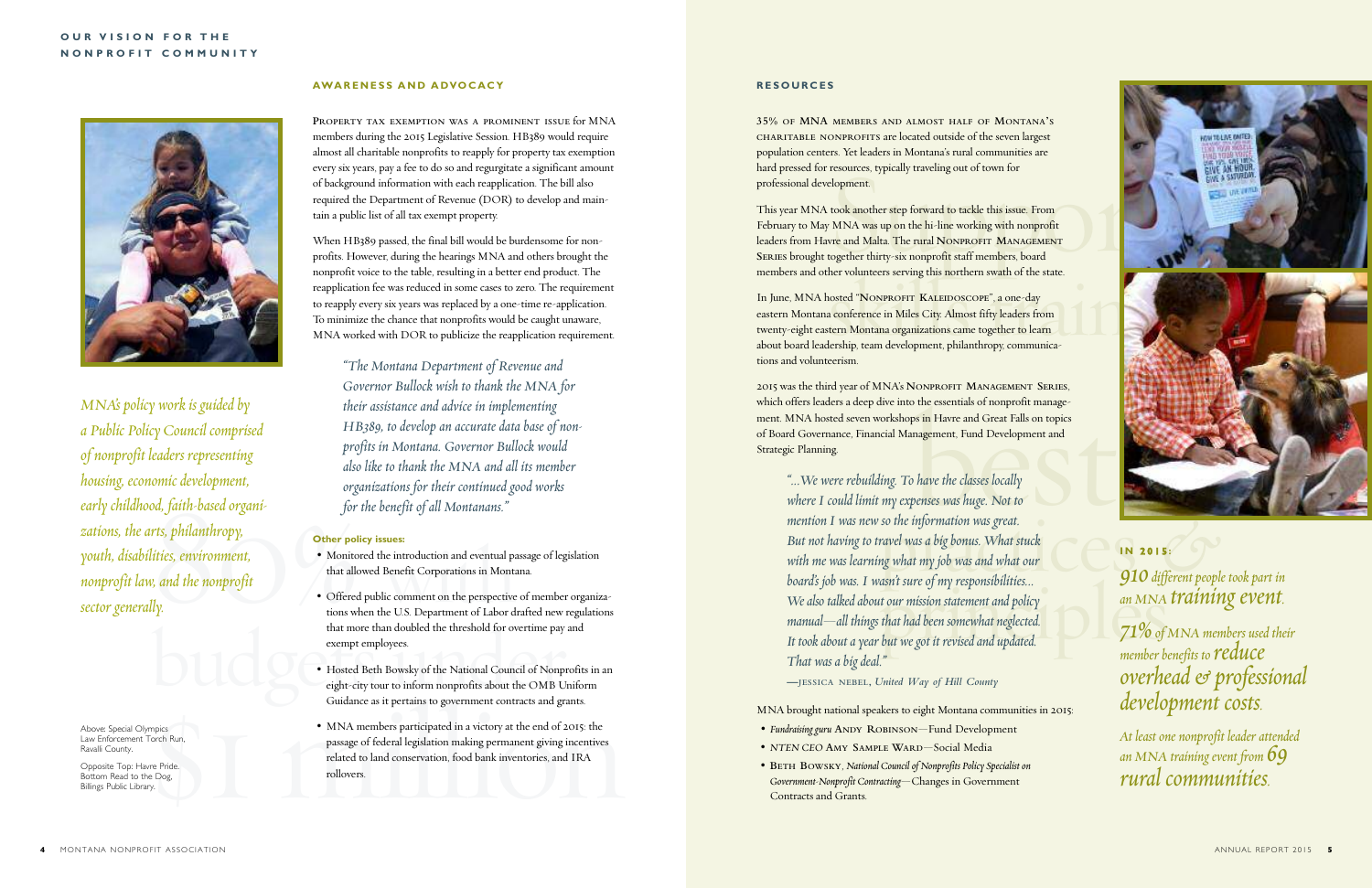14 and beyond.<br>
Black Rose Spiritual Center<br>
Black Rose Spiritual Center<br>
Black Rose Spiritual Center<br>
Black Novement Black Rose Spiritual Center<br>
Blue Mountain Clinic, Inc.<br>
Boys and Girls Club of Rich<br>
Boys and Girls Clu MNA Nonprofit Members A Carousel for Missoula Foundation Inc. Absaroka Beartooth Wilderness Foundation ACLU of Montana Foundation Adult Resource Alliance of Yellowstone County Adventure Cycling Association AERO–Alternative Energy Resources Organization Alberta Bair Theater Alliance for Youth, Inc. Alpine Artisans, Inc. Alternatives, Inc. American Indian Institute American Red Cross of Montana Anaconda Community Foundation Archie Bray Foundation Area II Agency on Aging Art Spot Arts Council of Big Sky ASPEN–Abuse Support & Prevention Education Network Back Country Horsemen of the Flathead Bear Paw Development Corporation Beartooth Billings Clinic-Foundation Beartooth Humane Alliance Beartooth Mountain Christian Ministries Beartooth Recreational Trails Association, Inc. Beaverhead Trails Coalition Befrienders, Inc. Benefis Health System Foundation Bicentennial Apartments Big Brothers Big Sisters of Butte–Silver Bow Big Brothers Big Sisters of Flathead County Big Brothers Big Sisters of Gallatin County Big Brothers Big Sisters of Helena and Great Falls Big Brothers Big Sisters of Missoula, Inc. Big Brothers Big Sisters of Park and Sweet Grass Counties Big Brothers Big Sisters of Yellowstone County Big Hole River Foundation, Inc. Big Hole Watershed Committee Big Horn Hospital Association Big Sky Community Corporation Big Sky Film Institute Big Sky Institute for the Advancement of Nonprofits Big Sky Science Education Enhancement Big Sky Senior Services, Inc. Bike Walk Montana Billings Amateur Hockey League Billings Child Care Association Billings Clinic Billings Community Foundation Billings Depot, Inc. Billings Family YMCA Biomimicry Institute Bitter Root Cultural Heritage Trust Bitter Root Resource Conservation & Development Area Bitterroot Ecological Awareness Resources–B.E.A.R. Bitterroot Therapeutic Riding Black Rose Spiritual Center Blackfoot Challenge Blue Mountain Clinic, Inc. Boyd Andrew Community Services Boys and Girls Club of Lewistown Boys and Girls Club of Richland County Boys and Girls Clubs of Yellowstone County Bozeman Area Community Foundation Bozeman Art Museum Bozeman Deaconess Foundation Bozeman Schools Foundation Bozeman Senior Center, Inc. Bozeman Symphony Society Brain Injury Alliance of Montana Bridgercare Broadwater Community Health Foundation, Inc.

10 have the resources<br>
Signalism<br>
Signal Big Hotel<br>
Pig Hotel<br>
Pig Hotel<br>
Pig Sky<br>
Seek with one<br>
partners in<br>
Partners in<br>
Partners in<br>
Pig Sky<br>
Big Sky<br>
Big Sky<br>
Big Sky<br>
Big Sky<br>
Big Sky<br>
Big Sky<br>
Big Sky<br>
Big Sky<br>
Big ETAMENT; and Who<br>
Billings Community F<br>
Billings Depot, Inc.<br>
Manus Collect Billings Family YMC.<br>
Billings Family YMC.<br>
Bitter Root Cultural<br>
Bitter Root Ceological<br>
And Devond<br>
Bitterroot Therapeuti *Montana's vitality and livability depend on a thriving nonprofit sector. We see a future where Montana communities are enriched by nonprofits who have the resources they need for mission fulfillment; the depth and breadth of strategic connections they seek with one another and with partners in business and government; and who are recognized and widely celebrated for their contributions to the quality of life in Montana and beyond.*

# *If you want to go fast, go alone. If you want to go far, go together.* **—AFRICAN PROVERB**

Part of MNA. MNA members range in size<br>organizations to some of the largest employe<br>88% of MNA's members renew<br>membership in 2015.<br>MNA could count 10% of all I **MNA'S MEMBERSHIP IS A NETWORK ALMOST 700 STRONG,** including almost 600 nonprofits and more than seventy-five affiliates: consultants, agencies, businesses, and individuals who are part of MNA. MNA members range in size from all volunteer organizations to some of the largest employers in the state.

- 88% of MNA's members renewed their membership in 2015.
- $\frac{\text{501(c)(3) nonprofiles in Montana as members, with "market share" ranging by community from 8% (Kalispell) to 22% (Helena).}\n\n• 75% of Montana's countries (42 of $6) have at$ • MNA could count 10% of all IRS registered with "market share" ranging by community from 8% (Kalispell) to 22% (Helena).
	- 75% of Montana's counties (42 of 56) have at<br>least one active MNA member.<br>• 35% of MNA members are headquartered<br>outside the seven population centers. least one active MNA member.
	- 35% of MNA members are headquartered outside the seven population centers.

She of MTNA members are headquarter outside the seven population centers.<br>
pen as we<br>
Many MNA members are also part of smaller network<br>
fit network<br>
leaders of local nonprofit networks. Through monthl<br>
ed out to a<br>
l memb Many MNA members are also part of smaller networks in their home communities. For several years MNA has supported the leaders of local nonprofit networks. Through monthly conference calls, the "Networkers" have come together for peer support, resources, and exchange of ideas and information.

In 2015, as part of an overall initiative to support lo<br>MNA announced a small mini-grant available to a<br>nonprofit network. In September, on the recomme<br>peers, the grant was awarded to an emerging network<br>Montana community In 2015, as part of an overall initiative to support local networks, MNA announced a small mini-grant available to a new or emerging nonprofit network. In September, on the recommendation of their peers, the grant was awarded to an emerging network in the eastern Montana community of Glendive. This gave leaders in Glendive the chance to take a giant step forward in their longtime goal of establishing the Glendive Nonprofit Café. And as a bonus—several other network leaders joined the monthly Networkers calls as a result of the mini-grant process, bringing the number of communities represented from five to thirteen over the course of 2015.

*"Great things started to happen as we worked to form our nonprofit network in Glendive. First, we reached out to a real cross-section of potential members: new versusold nonprofits, largeversus small,andestablishedversus struggling. The result was a renewed interest in collaboration andafocusedsearch for education in our community.*

"My favorite outcome has been the one*to-one professionallysupported mentoring* that has emerged...I love the frank discus*sions on how to overcome our innate challenges in eastern Montana."* **—CAROL CONDON,** *Glendive Nonprofit Café*

Above: Special Olympics Winter Games

## **O U R V I S I O N F O R T H E N O N P R O F I T C O M M U N I T Y**



### **N E TWO R K S**

### **Stronger Together**

Kalispell, Missoula, Ronan, Hamilton, St. Regis, Great Falls, Helena, Bozeman, Red Lodge, Busby, Billings, Glendive, and Anaconda—communities with emerging or established local nonprofit networks.



Opposite Top: Helena Civic Television Bottom: Montana Economic Developers Association.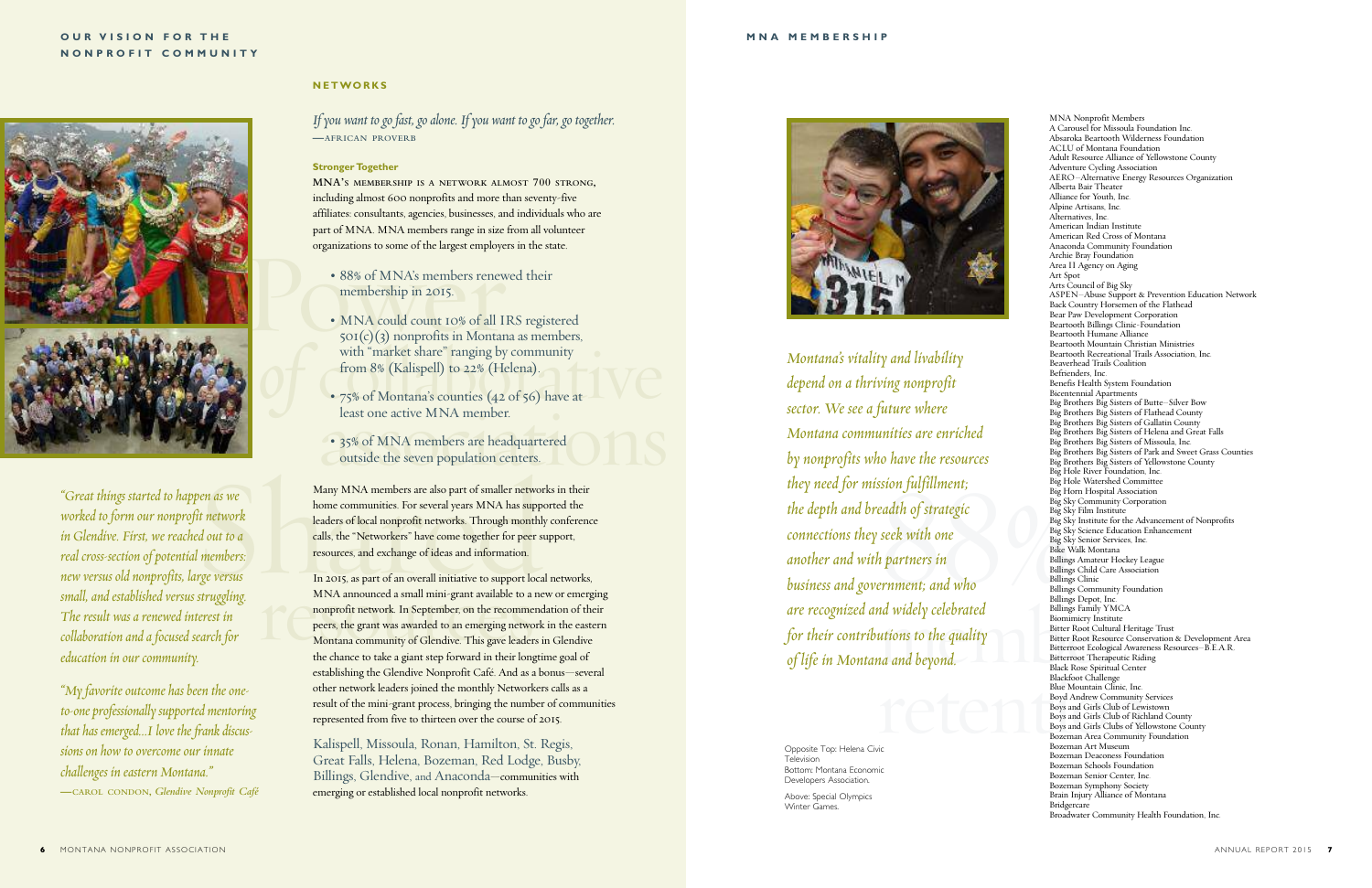Right: North Valley i : l l F o o d B a n k .

Opposite: Reach i : Higher Montana i . Deep Bay Center Developmental Educational Assistance Program Disability Rights Montana Dog Tag Buddies Dolce Canto. Inc. Domestic and Sexual Violence Services of Carbon County Domestic Preparedness Assistance Center Dream Adaptive Recreation. Inc. Eagle Mount Billings Eagle Mount Bozeman Eagle Mount Great Falls Easter Seals-Goodwill Northern Rocky Mountain, Inc. Eastern Montana CASA-GAL Inc. Eastern Montana Industries\* Eastern Plains Economic Development Corporation Ecology Project International Eleanore's Project Emerson Center for the Arts and Culture Emma's House Energy Share of Montana Family Connections Family Promise of Gallatin Valley. Inc. Family Promise of Great Falls. Inc. Family Promise of Greater Helena Family Promise of Missoula Family Promise of Yellowstone Valley Family Service, Inc. Family Support Network Fifth Judicial District Voice for Children First Judicial District CASA-GAL Program, Inc. Flathead County Library Foundation Flathead Food Bank. Inc. Flathead Lake United Methodist Camp & Conference Center. Inc. Flathead Lakers Florence Civic Club Florence Crittenton Home & Services Forsyth Health and Recreation Advocates Fort Peck Fine Arts Council Forward MT Foundation Foundation for Animals Foundation for Community Care Foundation for Community Health Foundation for Community Vitality Foundation for the Diocese of Helena Friends of Dornix Park Friends of Francis Friends of Pompeys Pillar Friends of the Bozeman Public Library Friends of the Hobson Library Friends of the Library (Livingston) Friends of the Missouri River Breaks Monument Friendship Center of Helena, Inc. Friendship House of Christian Service Front Range CASA/GAL Gallant Chance Ranch Gallatin County Love in the Name of Christ Gallatin Historical Societv Gallatin Ice Foundation Gallatin River Task Force Gallatin Vallev Farm to School Gallatin Vallev Land Trust Gallatin Valley YMCA Garden City Harvest Gateway to Glacier Trail Girl Scouts of Montana and Wyoming Glacier Community Health Center. Inc. Glacier National Park Conservancy Glacier Symphony & Chorale Glacier Únitarian Universalist Fellowship Glacier-Two Medicine Alliance Glendive Medical Center Foundation

Dawson County Healthy Communities Coalition

Dayton Proctor Park Association

Global Village, Inc. Good Samaritan Ministries Thrift Store Grandstreet Theatre Great Burn Study Group Great Falls Senior Citizen's Center Great Falls Symphony Association Greater Gallatin United Wav Greater Gallatin Watershed Council Greater Missoula Family YMCA Greater Montana Foundation Greater Polson Community Foundation Grizzly & Wolf Discovery Center Habitat for Humanity Great Falls Area Habitat for Humanity Mid-Yellowstone Valley Habitat for Humanity of Gallatin Valley Habitat for Humanity of Missoula Hamilton Players, Inc. H ave n Havnes Foundation Healthy Mothers Healthy Babies, The Montana Coalition, Inc. Heart of the Valley Animal Shelter Helena Area Community Foundation Helena Area Habitat for Humanity Helena Civic TV Helena Education Foundation Helena Family YMCA Helena Food Share Helena Indian Alliance Helena Industries, Inc. Helena Tourism Alliance Help Center, Inc. HELP Committee and Boys and Girls Club of the Hi-line High Stakes Foundation Hi-Line Home Programs. Inc. Hi-Line Women Against Breast Cancer Hockadav Museum of Art Holter Museum of Art Home ReSource Homeword, Inc. Hospice Care Foundation Human Resource Development Council (HRDC), District 4 Human Resource Development Council (HRDC). District 7 Human Resource Development Council (HRDC). District 9 Human Science Institute, Inc. Humane Society of NW Montana Humanities Montana Impact on Learning, Inc. Indian Law Resource Center Intermountain Children's Home and Services International Choral Festival of Missoula International Organic Inspectors Association Internet Legacy Institute, Inc. Invasive Species Action Network Jack Creek Preserve Foundation ,<br>Jeannette Rankin Peace Center Job Connection, Inc. Iwalan Muktika School for Illumination .<br>K9 Care Montana Inc. Kalispell School District No 5 Education Foundation, Inc. Kay McKenna Youth Foundation Kootenai Heritage Council. Inc. Kootenia River Development Council L.P. & Teresa Anderson Foundation Lake County CDC Lakeside ORU, Inc. Landon's Lookout Last Chance Nordic Ski Club Last Chance Tennis Association Laurel Montana Community Foundation, Inc. LaVie: An Early Pregnancy Clinic Leadership Montana Lewis and Clark Library Foundation Lewis and Clark Literacy Council Lewis and Clark Trail Heritage Foundation Liberty Place, Inc.

Burton K. Wheeler Center Butte 4-C's Butte Emergency Food Bank C.M. Russell Museum Camp Mak-A-Dream Cancer Support Community Montana Cantlon Family Youth Home Carbon County Historical Society and Museum Carbon/Stillwater Community & Senior Programs Career Futures. Inc. Career Training Institute Career Transitions Carroll College, Office of Institutional Advancement CASA for Kids, Inc. Flathead County CASA of Hill County, Inc. CASA-CAN Children's Advocate Network Catholic Foundation of Eastern Montana Center for Large Landscape Conservation Center for Mental Health Central Asia Institute Central Montana Youth Mentoring Program. Inc. Cheerful Heart, Inc. Child Bridge, Inc. Child Care Connections Child Care Partnerships Child Care Resources Child Development Center Children's Alliance of Montana Children's Museum Missoula Children's Museum of Bozeman, Inc. Children's Museum of Montana Citizens For A Better Flathead Clark Fork Coalition Clark Fork Valley Hospital Foundation Clearwater Resource Council Climate Ride Cody Dieruf Benefit Foundation Coffeelands Foundation Community 7 Television Community Action Partnership of Northwest Montana Community Counseling and Correctional Services, Inc. Community Food & Agriculture Coalition Community Foundation for a Better Bigfork Community Mediation Center Community Option Resources Enterprises. Inc. Confluence Center Conrad Mansion Museum Cottonwood Commons Transition Home Cottonwood Day School Court Appointed Special Advocates of Missoula-CASA Creative Arts Council Custer County Community Table Custer Network Against Domestic Abuse Dawson College Foundation Dawson County Domestic Violence Program



Glen-Wood, Inc.



Life Skills FORE Montana Youth, Inc.

LIFTT. Inc. Lighthouse Christian Home & Services, Inc. Lincoln County Transportation Service, Inc. Literacy Bitterroot Literacy Center of NW Montana Living Art of Montana Livingston Healthcare Foundation Livingston Youth Soccer Association Lolo Watershed Group Lovola Sacred Heart Foundation Luccock Park Camp Ministries Madison River Foundation. Inc. MAI WAH Society MAPS Media Institute McLaughlin Research Institute for Biomedical Sciences Merlin Counseling, Consulting, & Community Miles City Community College Endowment Mineral County Community Foundation Mission Mountain Enterprises. Inc. Missoula Aging Services Missoula Children's Theatre Missoula Community Access Television, Inc. Missoula Community Foundation Missoula Community School Missoula Cultural Council Missoula Developmental Service Corporation Missoula Downtown Foundation Missoula Food Bank Missoula Housing Authority Missoula Interfaith Collaborative Missoula Manor Homes Missoula Ravalli Transportation Management Association, Inc. Missoula Senior Citizens Center Association Missoula Writing Collaborative MonDak Historical & Arts Society Montana 4-H Foundation Montana A Cappella Society Montana Amateur Sports, Inc. dba Big Sky State Games Montana Aquatic Resources Services. Inc. Montana Arts Council Montana Association of Christians Montana Audubon Montana Budget and Policy Center Montana Chamber Foundation, Inc. Montana Child Care Resource & Referral Network Montana Coalition Against Domestic & Sexual Violence Montana Community Development Corporation Montana Community Foundation. Inc. Montana Conservation Corps Montana Council of Teachers of Mathematics Montana Council on Developmental Disabilities Montana Creativity Ouest-Montana Destination Imagination Montana Credit Unions for Community Development Montana Economic Developers Association

Montana Economic Revitalization & Development Institute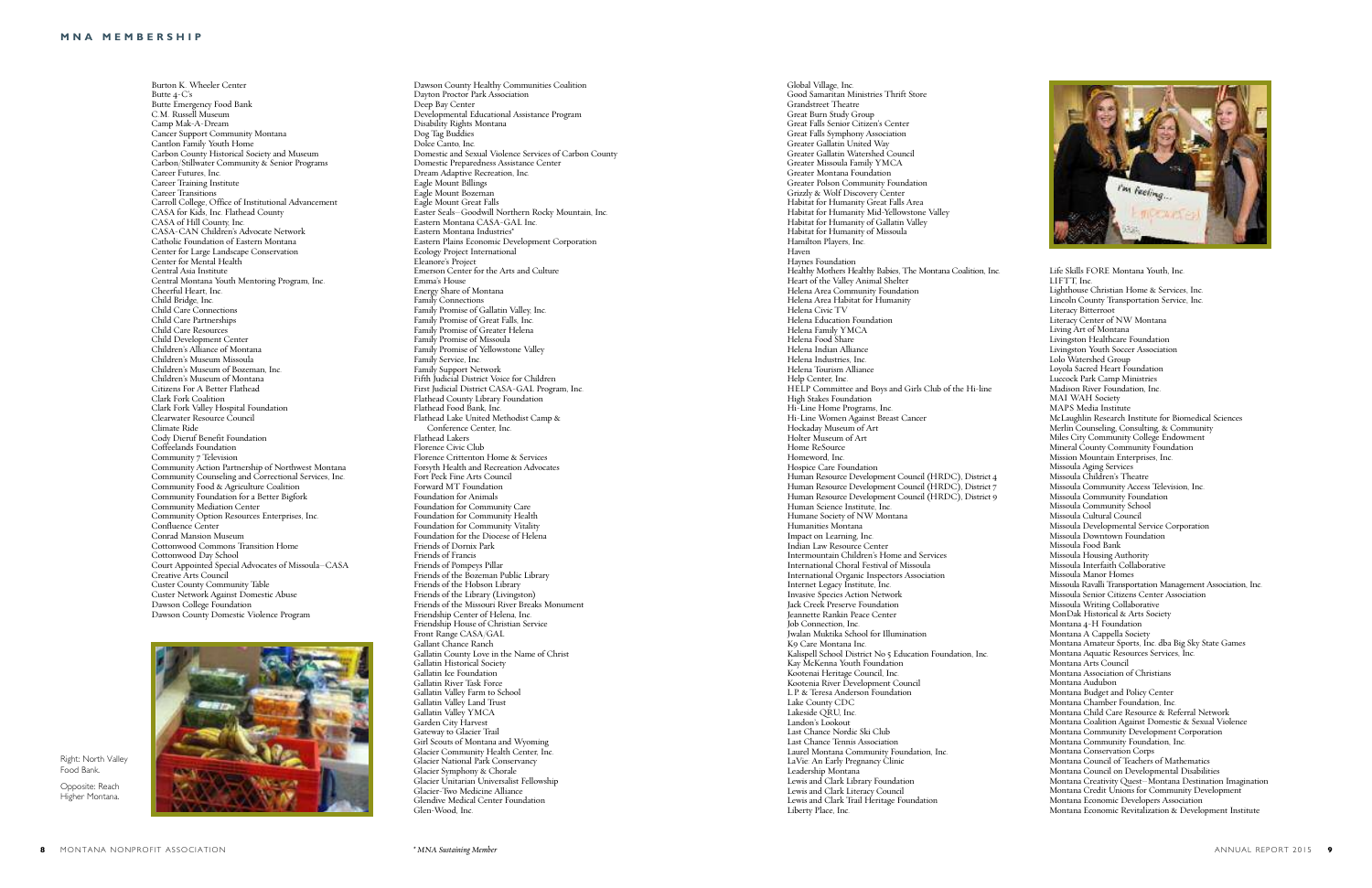Right: Warriers and i : i Quiet Waters i .

Opposite: Emerson i : Cultural Center l l , Bozeman .



Montana Environmental Education Association Montana Environmental Information Center Montana Farm Bureau Foundation Montana Federation of Garden Clubs, Inc. Montana FFA Foundation Incorporated Montana Food Bank Network Montana Healthcare Foundation Montana Herb Gathering Montana History Foundation Montana Horse Sanctuary Montana Independent Living Project Montana Indian Business Alliance Montana Innocence Project Montana Justice Foundation Montana Land Reliance Montana Legal Services Association Montana Library Association. Inc. Montana Meth Project Montana Natural History Center Montana Operation Lifesaver. Inc. Montana Oral Health Foundation Montana Outdoor Science School Montana Police Protective Association Foundation Montana Post Secondary Educational Opportunities Council Montana Programmers Montana Project Healing Waters Fly Fishing. Inc. Montana PTA Montana Public Health Association Montana Renewable Energy Association Montana Rescue Mission Montana Section of the American Water Works Association Montana Shares Montana State University-Billings Foundation Montana State University-Northern Foundation Montana Supporting Soldiers Montana Tech Foundation Montana Transportation and Restoration Museum Montana Veterans Foundation Montana Veterans Support Foundation Montana Watershed Coordination Council Montana Wilderness Association Montana Wildlife Federation Montana Youth Soccer Association Montana's Outdoor Legacy Foundation Montanical Garden Mountain Home Montana, Inc. MusEco Media and Education Project Museum of the Rockies, Inc. Musselshell Valley Community Foundation Myrna Lov Center for Performing and Media Arts NAMI-Billings NARAL Pro-Choice Montana Foundation National Alliance on Mental Illness of Montana National Center for Appropriate Technology-N.C.A.T. National Indigenous Women's Resource Center. Inc.

National Institute on Money in State Politics National Museum of Forest Service History, Inc. Native American Community Development Corporation Native Generational Change NC Foundation NCBI Missoula Neighbor To Neighbor Neighbor Works Nerdy Girls, Inc. North Central Area Agency on Aging North Central Independent Living Services North Lake County Library Foundation North Valley Hospital Foundation Northeast Montana Health Services Charitable Foundation Northern Plains Resource Council Northwest Association of Blind Athletes Northwest Connections-Environmental and Cultural Resource Center Northwest Montana United Way, Inc. NOVA Center for the Performing Arts Old Trail Museum One Montana Oneness Project Open Aid Alliance Opportunities. Inc. Opportunity Link, Inc. Opportunity Resources, Inc. Organic Advisory and Education Council Original Governor's Mansion Restoration Society Orphan Girl Productions Our Montana. Inc. Parents Let's Unite for Kids-PLUK Paris Gibson Square, Inc. Park County Community Foundation Park County Environmental Council Park County Senior Citizens Center Parmly Billings Library Foundation Partners United for Life Saving Education Peers Unlimited Planned Parenthood of Montana Polar Bears International Pondera Arts Council Potomac Greenough Community Center Poverello Center, Inc. Praver Lodge Pregnancy Outreach Clinic Prickly Pear Land Trust Pride Foundation Project WET Foundation Providence Montana Health Foundation Public Land/Water Access Association, Inc. Oueen City Ballet Company Ranchers Stewardship Alliance Ravalli County Council on Aging Ravalli County Museum and Historical Society (was Bitterroot Valley Historical Society) Ravalli Services Corporation Reach Higher Montana Reach Out & Care Wheels, Inc. Reach. Inc. Red Lodge Area Community Foundation Red Willow Learning Center Region IV Family Outreach. Inc. Relational Wisdom 360 Residential Support Services Resource, Support and Development, Inc. Rialto Community Theatre. Inc. Richland Opportunities, Inc. RiverStone Health Foundation Roberts Community Foundation Rocky Mountain College Rocky Mountain Development Council. Inc. Rocky Mountain Elk Foundation Rocky Mountain Front Weed Roundtable Ronald McDonald House Charities of Western Montana

Ruby Habitat Foundation Ruby Valley Hospital Foundation Run Wild Missoula Rural Dynamics. Inc. Rural Employment Opportunities, Inc. SAFE Harbor. Inc. Salish Kootenai College Foundation Samaritan House, Inc . Sanders County Coalition For Families Sanders County Community Development Corporation Seeley Lake Regional Center for Kinetic Sports Service Animals for You Sheridan Health Care Foundation Shift Empowerment Programs Silver Bow Art Silver Run Skiing Foundation Sixth Judicial District CASA GAL Smelter City Family Development Snowy Mountain Development Corporation Soil and Water Conservation Districts of MT, Inc. Soulshine Foundation South Central Montana Regional Mental Health Center Southwest Montana School Services Southwestern Montana Family YMCA Special K Ranch, Inc. Special Olympics Montana Splashes of Joy St. John's Lutheran Ministries St. Labre Indian School Educational Association St. Peter's Hospital Foundation STEP. Inc. Sula Country Life Club-Community Clubhouse Summit Independent Living Center Sun River Watershed Sunburst Community Service Foundation, Inc. Sunburst Unlimited. Inc. Sunrise Women's Clinic Supporters of Abuse Free Environments, Inc. (SAFE) Swan Valley Community Foundation Swan View Coalition Sweet Grass Community Foundation Sweet Pea a Festival of the Arts Sweetgrass Development, EDD Tamarack Grief Resource Center Teller Wildlife Refuge Teton Medical Center Foundation The Bozeman 3 The Center for Children and Families The Little Children's Home, Inc. The Nature Conservancy The New Life Mission The Nurturing Center The People's Partners for Community Development The Rosebud Foundation The Roxy Theater The Salish Institute The Station Foundation The Traveling School **Thrive** Tobacco Valley Animal Shelter Travelers' Rest Preservation & Heritage Association Treacy Foundation Trv.Discover.Create Tumbleweed Runaway Program. Inc. Twin Bridges Senior & Community Center, Inc. United Way of Butte and Anaconda United Way of Cascade County United Way of Hill County United Way of Missoula County United Way of the Lewis & Clark Area United Way of Yellowstone County University of Great Falls University of Montana Western Foundation Upper Missouri Watershed Alliance Upper Swan Valley Historical Society. Inc.

Ursuline Centre Historical Foundation Valley County Community Foundation Verge Theater Victim-Witness Assistance Services Inc. Violence Free Crisis Line, Inc. Vital Ground Foundation Voices of Hope Warriors and Ouiet Waters Watershed Education Network WaterWorks Art Museum Watson Children's Shelter, Inc. West Mont West Yellowstone Foundation Western Heritage Center Western Montana Area VI Agency on Aging Western Montana Chapter for the Prevention of Elder Abuse Western Native Voice Western Sustainability Exchange Whitefish Community Foundation Whitefish Lake Institute Whitefish Legacy Partners Whitefish Theatre Co. Wild Rockies Field Institute Wilderness Watch, Inc. Windhorse Equine Learning Women In Action Women's Opportunity Resource-W.O.R.D. Women's Resource Community Support Center Women's Voices For The Earth World Montana WW Idea. Inc. Yellowstone AIDS Project, Inc. Yellowstone Art Museum Yellowstone Association Yellowstone Boys and Girls Ranch Foundation Yellowstone CASA Yellowstone Historic Center Yellowstone Park Foundation Yellowstone River Parks Association Inc. Yellowstone Valley Animal Shelter Yellowstone Wildlife Sanctuary Young Families Early Head Start. Inc. Young Parents' Education Center. Inc. Youth Connections Youth Dynamics, Inc. Youth Homes, Inc. YWCA Billings YWCA Helena YWCA Missoula YWCA of Billings Endowment Foundation YWCA of Great Falls / Mercy Home ZooMontana Zootown Arts Community Center

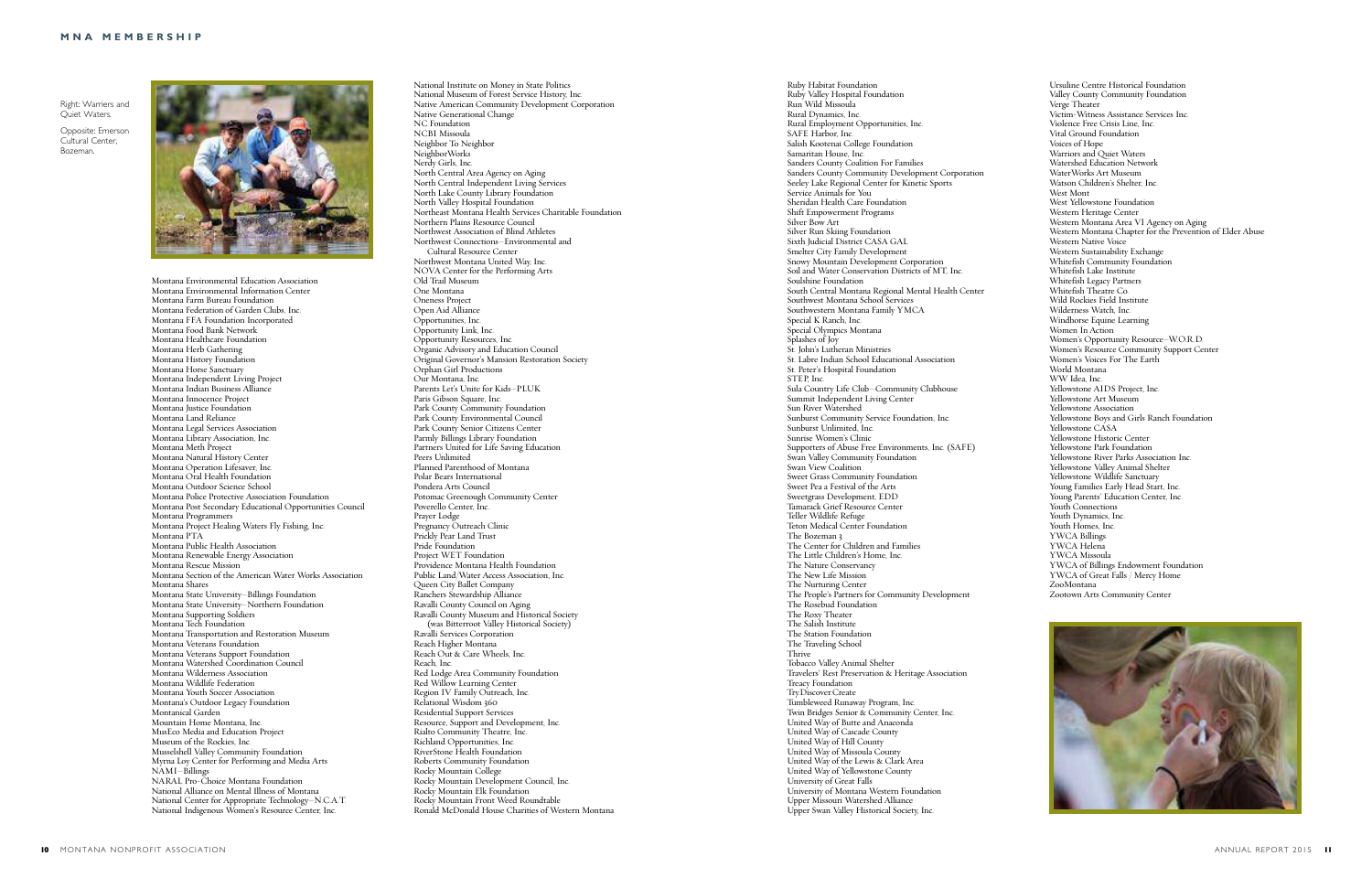

MNA's BUSINESS MODEL is currently 75% earned income and 25% contributed. In 2015, MNA's work in Montana communities reached further and deeper than ever before because of support from the First Interstate Bank Foundation, High Stakes Foundation, Montana Community Foundation, Mountain Sky Guest Ranch Fund/Arthur M. Blank Family Foundation, M.J. Murdock Charitable Trust, O.P. & W.E. Edwards Foundation, Oro y Plata Foundation, Paul G. Allen Foundation, Salesforce Foundation, Steele Reese Foundation, Treacy Foundation, and the Dennis and Phyllis Washington Foundation.

**S**

Allegra Marketing, Print, Mail Amatics CPA Group Arthur M. Blank Family Foundation Associated Employers Bannack Group, LLC Best Place Consulting, LLC Bullhook Community Health Center. Inc. Chany Reon Ockert Consulting, LLC CKSvme Media Group Community Foundation of Northern Rosebud County Comprehensive Professional Resources, LLC Dave Curry Consulting Destination Missoula Dorcie Dvarishkis Extension Service. Montana State University First Interstate Bancsystem Foundation\* First Nonprofit Companies\* Frontline Processing Corporation\* Glacier Country Tourism GrantHub, a division of Foundant Technologies Healthserve/Bancserve Helena BID Invisage Consulting LLC Iefferson Local Development Corporation <u>Junkermier. Clark. Campanella. Stevens PC</u> .<br>Karin Clark-Cassens Lawrence D. Johnson, Attorney at Law Leavitt Group\* M+R Strategic Services\* Melissa Kramer Missoula County Weed District & Extension Montana Beer & Wine Distributors Association Montana Board of Crime Control-Department of Justice Montana Conservation Voters Montana Department of Labor & Industry Montana Historical Society MRG Financial Services. PLLC MSU Office of Activities and Engagement Nancy Zadick Ned Cooney. Facilitator & Consultant O.P. & W.E. Edwards Foundation\* Park Side Credit Union Payne West Insurance\* PSIA-NRM Richland County Health Department Sage Solutions Nonprofit Consulting, LLC Sherry Meador Sidney Chamber of Commerce Sue Talbot The Dotted i The Wendt Agency Third Sector Consulting Group, LLC Trister, Ross, Schadler & Gold, PLLC UM Office for Civic Engagement Wipfli LLP-Billings Wipfli LLP-Helena\*

| <b>Statement of Financial Position</b><br><b>ASSETS</b> |  |
|---------------------------------------------------------|--|
| <b>Current Assets</b>                                   |  |

| <b>Current Assets</b>                                        |               |           |
|--------------------------------------------------------------|---------------|-----------|
| Cash and cash equivalents                                    | $\mathcal{S}$ | 20,660    |
| Accounts receivable                                          |               | 23,244    |
| Grants receivable, current                                   |               | 125,753   |
| Prepaid expenses                                             |               | 10,235    |
| <b>TOTAL CURRENT ASSETS</b>                                  |               | 179,892   |
| Property and Equipment                                       |               |           |
| Computers and equipment                                      |               | 46,405    |
| Software                                                     |               | 8,250     |
| Website                                                      |               | 11,006    |
| Accumulated depreciation and amortization                    |               | (44, 628) |
| TOTAL PROPERTY AND EQUIPMENT, NET                            |               | 21,033    |
| Other Assets                                                 |               |           |
| Investments                                                  |               | 481       |
| Refundable unemployment reserve                              |               | 3,886     |
| Grants receivable, long term                                 |               | 24,900    |
| <b>TOTAL OTHER ASSETS</b>                                    |               | 29,267    |
| TOTAL ASSETS                                                 | S             | 230,192   |
| <b>LIABILITIES AND NET ASSETS</b>                            |               |           |
| <b>Current Liabilities</b>                                   |               |           |
| Accounts payable                                             | $\mathcal{S}$ | II,208    |
| Accrued salaries, vacation payable and payroll taxes payable |               | 39,090    |
| Deferred membership dues                                     |               | 47,950    |
| Line of credit                                               |               | 10,019    |
| <b>TOTAL CURRENT LIABILITIES</b>                             |               | 108,267   |
| <b>Net Assets</b>                                            |               |           |
| Unrestricted                                                 |               | (16, 446) |
| Temporarily restricted                                       |               | 138,371   |
| TOTAL NET ASSETS                                             |               | 121,925   |
| TOTAL LIABILITIES AND NET ASSETS                             | S             | 230,192   |

### **Statement of Activities SUPPORT AND REVENUE**

Nonprofit member dues Affiliate member dues Sponsorships Discount product fees Conference and training fees Contributed support Interest and dividends Unrealized gain (loss) on investmen

TOTAL SUPPORT AN

### **EXPENSES**

| rrent Assets                                                 |    |           |
|--------------------------------------------------------------|----|-----------|
| Cash and cash equivalents                                    | \$ | 20,660    |
| Accounts receivable                                          |    | 23,244    |
| Grants receivable, current                                   |    | 125,753   |
| Prepaid expenses                                             |    | 10,235    |
| TOTAL CURRENT ASSETS                                         |    | 179,892   |
| operty and Equipment                                         |    |           |
| Computers and equipment                                      |    | 46,405    |
| Software                                                     |    | 8,250     |
| Website                                                      |    | 11,006    |
| Accumulated depreciation and amortization                    |    | (44, 628) |
| TOTAL PROPERTY AND EQUIPMENT, NET                            |    | 21,033    |
| her Assets                                                   |    |           |
| Investments                                                  |    | 48I       |
| Refundable unemployment reserve                              |    | 3,886     |
| Grants receivable, long term                                 |    | 24,900    |
| <b>TOTAL OTHER ASSETS</b>                                    |    | 29,267    |
| <b>TOTAL ASSETS</b>                                          | S  | 230,192   |
| <b>ABILITIES AND NET ASSETS</b>                              |    |           |
| rrent Liabilities                                            |    |           |
| Accounts payable                                             | \$ | II,208    |
| Accrued salaries, vacation payable and payroll taxes payable |    | 39,090    |
| Deferred membership dues                                     |    | 47,950    |
| Line of credit                                               |    | 10,019    |
| <b>TOTAL CURRENT LIABILITIES</b>                             |    | 108,267   |
| t Assets                                                     |    |           |
| Unrestricted                                                 |    | (16, 446) |
| Temporarily restricted                                       |    | 138,371   |
| <b>TOTAL NET ASSETS</b>                                      |    | 121,925   |
| TOTAL LIABILITIES AND NET ASSETS                             | S  | 230,192   |
|                                                              |    |           |

|                  | \$<br>109,597 |
|------------------|---------------|
|                  | 12,125        |
|                  | 98,980        |
|                  | 82,983        |
|                  | 102,276       |
|                  | 137,093       |
|                  | 30            |
| nts              | (125)         |
| <b>D REVENUE</b> | 542,959       |
|                  |               |
|                  |               |

- Russ Cargo Carol Condon Ned Cooney A n d r e a D avi s Bruce Dav Susan Denson-Guy Iim Edwards .<br>Dee Incoronato Matt Lundgren Iono McKinney Leslie Modrow Liz Moore A i d a n Myh r e
- Peggy Owens Scott Pankratz C<sub>B</sub> Pearson Mary Peterson Terry Profota Dee Ann Richardson Iason Rittal .<br>Sue Talbot Andrea Vernon Sherman Weimer Dale Woolhiser D awn Wr i gg

| Program                       | 546,554   |
|-------------------------------|-----------|
| Management and general        | 46,374    |
| Fundraising                   | 81,139    |
| <b>TOTAL EXPENSES</b>         | 674,067   |
| CHANGE IN NET ASSETS          | (131,108) |
| NET ASSETS, BEGINNING OF YEAR | 253,033   |
| NET ASSETS, END OF YEAR       | 121,925   |

### As of December 31, 2015

### For the year ended December 31, 2015

### \* *M NA S u s ta in ing M e m b e r*

### **A d d i t i o n a l D o n o r s**

### **A F F I L I A T E M E M B E R S H I P**

FINANCIAL STATEMENTS 2015

### FINANCIAL STATEMENTS 2015

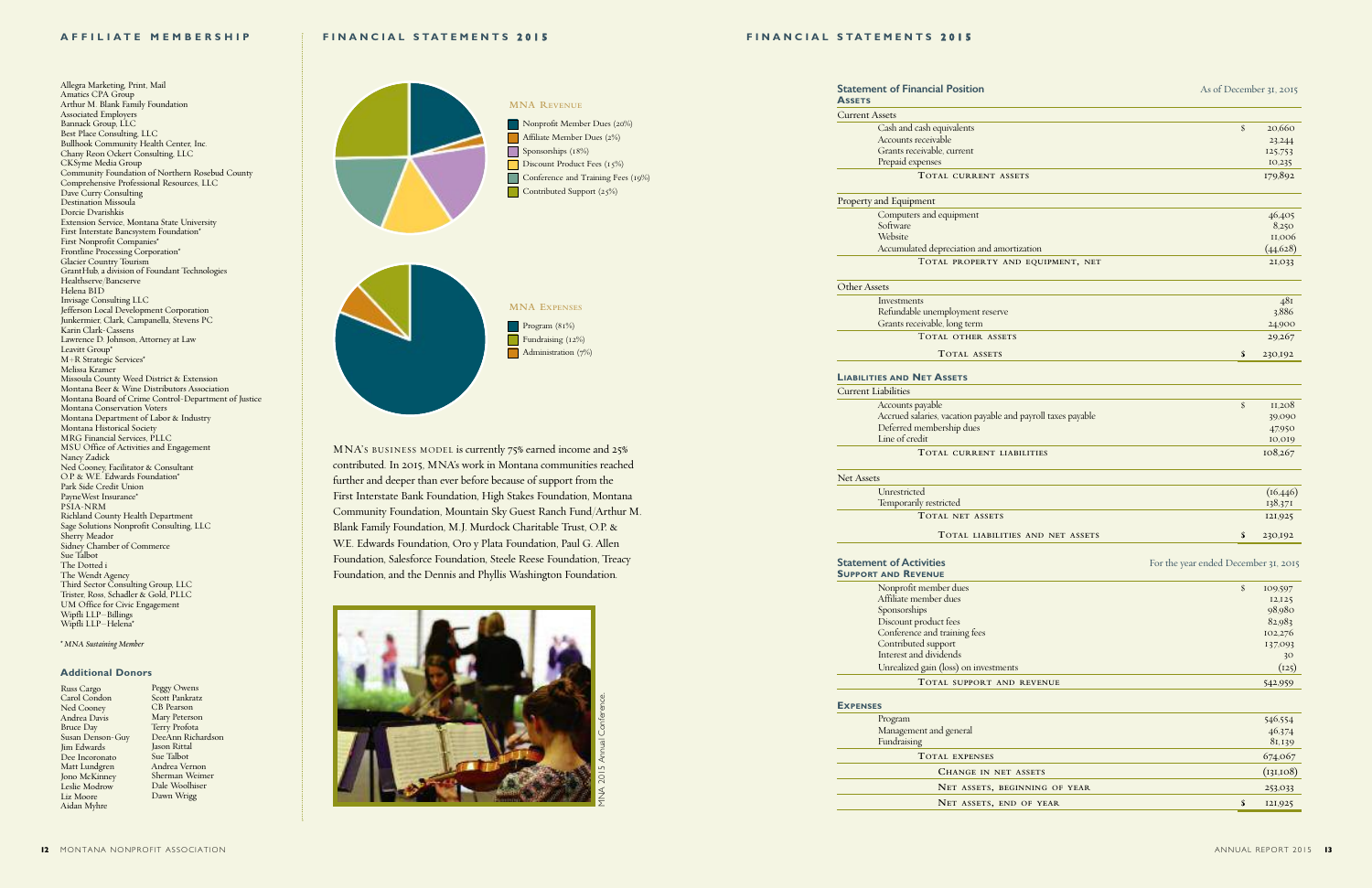

### **T H E P OWER O F S TO RY**

**IT WAS THURSDAY MORNING**, day one of the 2015 Conference. Almost 400 nonprofit volunteers, staff and supporters were gathered in the Grand Meeting Room of the Crowne Plaza in Billings. Our opening keynote, Thaler Pekar, was speaking on The Power of Story. Actually, she was coaching us in the craft of storytelling. For two and a half hours she led us further into our stories, asking us to insert names, dates, adjectives into the accounts of our work. Under her direction and prompting, each telling became increasingly real, resonant and vibrant. There came this moment when every person in the room was standing, all of us gathered in small groups. For each person, it was the fourth telling of our story. The room was alive with laughing, questioning, keen listening and at times even crying as we revised and reworked our core narratives. And thus we launched the 2015 MNA Conference, the most successful MNA Conference to date and a top highlight of our year.

*we didn't set out to become anything but an outstanding provider of our service. Wedidn't realize that we ALSO needed to be an outstanding nonprofit organization. We had to learn the world through the nonprofit view point from scratch. Thank goodness for the great resources we foundat MNA that helped us learn and develop our skills in this area so that we could also learn and develop our skills in the services we provide."* **—AG**

We look to moments like this one to convey who MNA is and what we do: bringing expertise and resources to the nonprofit community; facilitating statewide connections and peer learning; giving voice to the cause; and celebrating the mission and achievements of Montana's diverse nonprofit sector. *"Beingagrass-rootsorganization,*

almost 15 yrs. I definitely found what I was<br>hoping for in that regard, but even more than<br>that, the conference rejuvenated my love of<br>learning. As a result, I'm continuing my<br>conversation with the folks from UM who were there, doing my homework about organizational<br>development studies, and considering a Master's....<br>perhaps in tandem with a new job with a MT<br>organization. *"...The conference was a transformative experience for me. I came (all the way from California) for the networking potential—as a nonprofit professional who is now looking to move* home to MT after being out of state for *almost 15yrs.Idefinitelyfound what I was hoping for in that regard, but even more than that, the conference rejuvenated my love of learning. As a result, I'm continuing my conversation with the folks from UM who were there, doing my homework about organizational development studies,andconsideringa Master's.... perhaps in tandem with a new job with a MT organization.*

together such a great event. I really appreciated<br>the depth and breadth of information, training,<br>and case study provided on the program."<br>Notes that the program." *Big thanks to everyone at MNA who put together such a great event. I really appreciated the depth and breadth of information, training, and case study provided on the program."* **—KM**

achievement in Billings, Montana.<br>
295 attendees.<br>
265 organizations from **2 0 1 5 PARTICPANTS:** *Convenedin Billings, Montana. 395 attendees. 51 Montana towns benefitted from participation; Theme: The Power of Story.*

![](_page_7_Picture_15.jpeg)

We received this note from a young professional who attended the 2015 MNA Conference::

![](_page_7_Picture_2.jpeg)

Above: MNA 2015 Annual Conference closing speaker, Michael Balaoing.

Other photos: Members participating and engaging with one another at MNA 2015 Annual Conference.